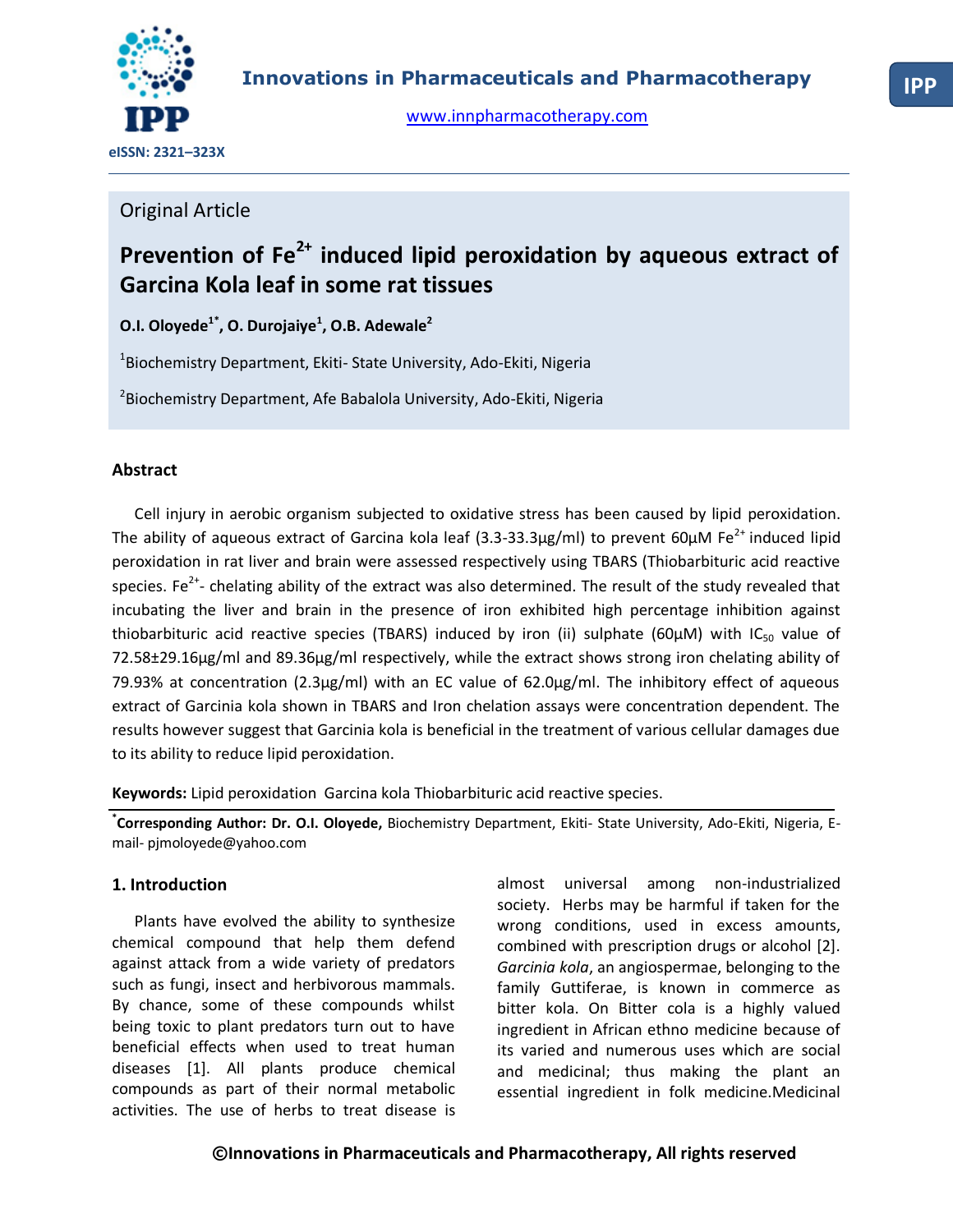plants such as *Garcinia kola* are believed to be an important source of new chemical substances with potential therapeutic benefits [3].

*Garcinia kola* is regarded as a wonder plant because every part of the plant (bark, leaves, root and wood) have been found to be of medicinal importance. The medicinal importance of bitter kola is based mainly on the phytochemical components of the plant. From its roots to its leaves, the plant is known to contain several phytochemicals noted for their medicinal importance [4]. *Garcinia kola* seed is believed to contain a wide spectrum of organic compounds such as flavonoids which confer on it some antimicrobial and antifungal actions against gram negative and gram positive micro organisms.

Oxidative stress represents an imbalance between the production and manifestation of reactive oxygen species and a biological system's ability to readily detoxify the reactive intermediates or to repair the resulting damage. Disturbances in the normal redox state of tissues can cause toxic effects through the production of peroxides and free radicals that damage all components of the cell, including proteins, lipids, and DNA [5].

Antioxidants are widely used as ingredients in dietary supplements and have been investigated for prevention of diseases such as cancer, coronary heart disease and even altitude sickness. Although initial studies suggested that antioxidant supplements might promote health, later large clinical trials did not detect any benefit and suggested instead that excess supplement may be harmful [6]. The objective of this study is to test for the antioxidant potential of cold water extract of Garcinia kola leaf using Iron (ll) Sulphate as prooxidant.

### **2. Materials and Methods Reagents**

Thiobarbituric acid (TBA), 1, 10-Phenenthroline, (w/v) Sodium Dodecyl Sulphate (SDS), Tris HCl, Iron II Sulphate (FeSO<sub>4</sub>). Other reagents used include Ascorbic acid, Sodium Chloride (Saline).

### **Preparation of plant extract**

The leaves of *Garcinia kola* were collected in June, 2011 from Egun Farm settlement in Ifaki Ekiti, Nigeria and authenticated in the department of plant science by a botanist (Mr. F.O. Omotayo) at the Ekiti State University, Ado-Ekiti, Nigeria. The leaves were sliced into small pieces and dried with air at room temperature for about four (4) weeks. Voucher specimens were deposited in the herbarium of the department of plant science, Ekiti state university state university, Ado-Ekiti. The dried samples were powdered with a blender and one (1) gram of the powdered sample was dissolved in 100 milliliters of distilled water. The mixture was allowed to stand for 24 hours and filtered using a filter paper, the filtrate contains 1 gram per 100 milliliters of the plant extract.

### **Test animals**

All animals' procedures conform strictly to the NIH Guide for the care and use of laboratory animals. Two (2) to three (3) months old wistaralbino rats weighing between 200g to 250g were used for the *invitro* studies.

#### **Production of Thiobarbituric reactive species**

Production of Thiobarbituric acid reactive species (TBARS) was determined using a modified method of [7] as described by [8]. The rats were sacrificed by cervical dislocation method. The liver and brain were removed and placed on ice. 1 gram of the tissues were homogenized in cold 0.1M tris buffer at pH 7.4  $(1:10 \text{ w/v})$  with about ten  $(10)$  up and down strokes in a Teflon-glass homogenizer. The homogenates were centrifuged at 12,000 revolutions per minute for 5 minutes to yield a supernatant which was used for the assay and pellet that was discarded.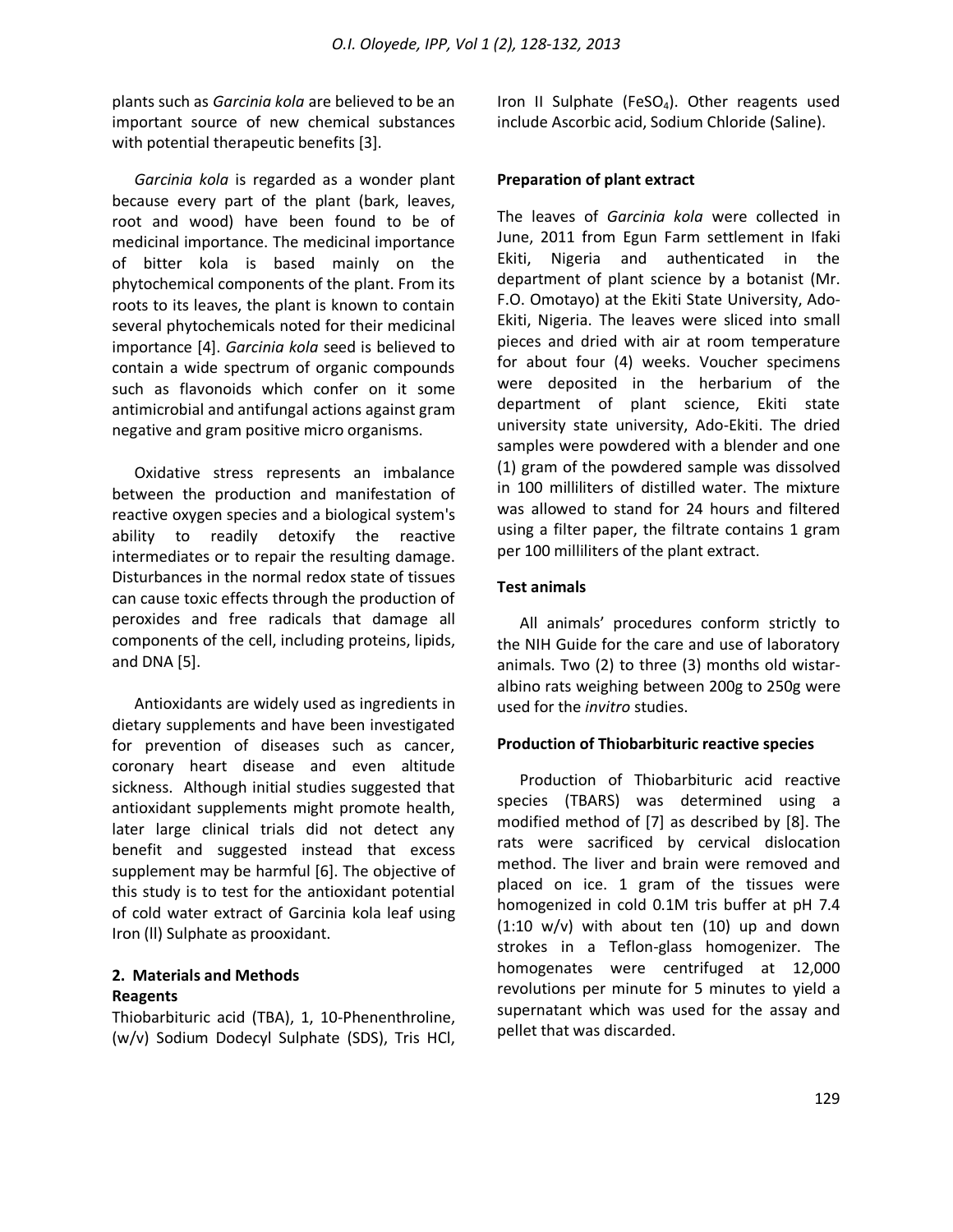The supernatant (100µl) with or without 50µl of the freshly prepared prooxidant (Iron ii Sulphate), different concentration of the plant extract and an approximate volume of distilled water which gives a total volume of 300µl were incubated at  $37^{\circ}$ c for 1 hour. The colour reaction was carried out by adding 200µl, 500µl and 500µl of each of 8.1% Sodium Dodecyl Sulphate (SDS), 1.33M Acetic Acid (pH 3.4) and 0.6% Thiobarbituric Acid (TBA) respectively.

The reaction mixture was incubated at  $97^{\circ}$ c for 1 hour and the absorbance was read after cooling the tubes at a wavelength of 532nm in a spectrophotometer.

#### **Iron chelation assay**

The ability of the cold water extract to chelate Iron (ii) Sulphate was determined using a modified method of Puntel et al., (2005). Briefly, 20µl of freshly prepared 1mM Iron (ii) Sulphate was added to a reaction mixture containing 168µl of 0.1mM Tris HCl (pH 7.4), 218µl Saline (0.9% NaCl) and the cold water extract of the plant.

The reaction mixture was left to stand for 5 minutes before the addition of 13µl of 0.25% 1, 10-Phenanthroline (w/v). The absorbance was subsequently read at 510 nm in the spectrophotometer.

#### **Statistical analysis**

All the values were expressed as mean  $\pm$ standard error of mean (mean  $\pm$  SEM). The significance of the results was evaluated using one way analysis of variance (ANOVA), followed by Duncan's multiple range test when appropriate. The correlation coefficient  $(r^2)$ between the parameter tested was established by regressive analysis.

#### **3. Result and Discussion**

Oxidative stress, an imbalance between the production and manifestation of reactive oxygen species and a biological system's ability to readily detoxify the reactive intermediates or to repair the resulting damage, is implicated in many chronic diseases including cancer, heart disease and aging [6,9]. Oxidative stress is now recognized to be associated with more than 100 diseases as well as normal aging process [10]. Disturbances in the normal redox state of tissues can cause toxic effects through the production of free radicals that damage all components of the cell, including Protein, Lipids and DNA.

There is a strong correlation between thiobarbituric acid reactive species (TBARS) as a marker of lipid peroxidation and products that reflects oxidative damage to DNA. To counteract oxidative stress, the body produces an armoury of antioxidants to defend itself. Thus, it is the job of antioxidants to neutralize or inhibit free radicals production that cause extensive damage to tissues and biomolecules leading to various disease conditions of lytic and degenerative nature.

The effects of cold water extract of *Garcinia kola* leaf as an antioxidant was determined in an attempt to test the ability of the extract to scavenge free radicals. Iron (ll) sulphate was used to induce lipid peroxidation in brain and liver homogenates of rat so as to generate free radical.

Subsequently, the antioxidants potential of the extract was evaluated. Tables 1 and 2 shows the inhibitory effects of the plant extract to free radical generation in the iron (ll) sulphate induced lipid peroxidation in rat brain and liver respectively. The inhibitory activity of the plant extract on lipid peroxidation was compared on both tissues. When compared with liver, the extract exhibited more potency on inhibition against Iron (ll) sulphate induced lipid peroxidation in brain. As revealed, the extract at concentration 333.33µg/ml showed maximum inhibition of 97.99% and 87.69% in the brain and liver respectively.

*Garcinia kola* is a potent antioxidant. This is manifested in its ability to reduce the free radical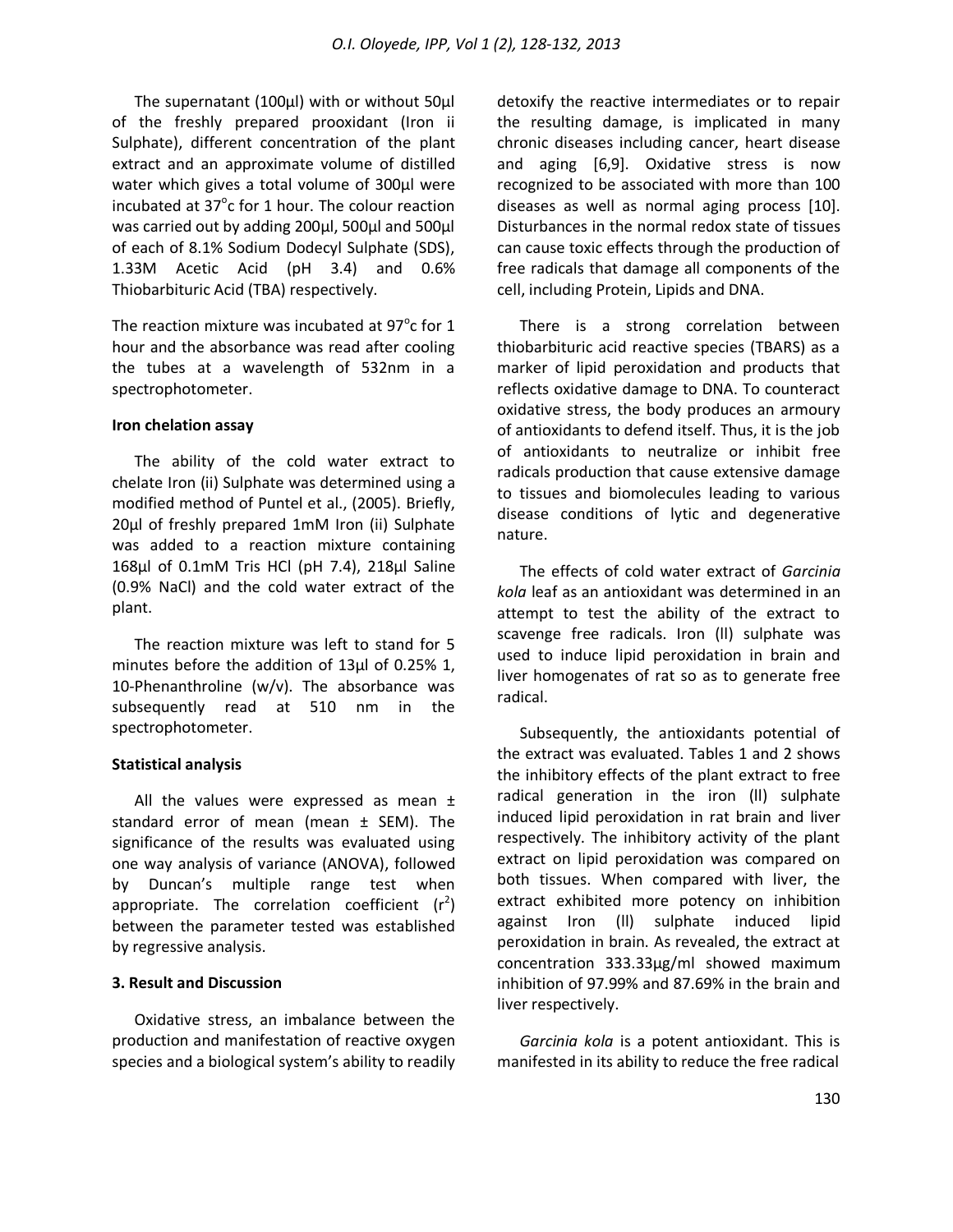**Table 1:** The inhibitory effect of the cold water extract of *Garcinia Kola* leaf on Fe<sub>2</sub>SO<sub>4</sub> induced lipid peroxidation in a rat liver homogenate.

| Concentration                                       | Absorbance (at                 |                   |                  | % Inhibition     |  |  |
|-----------------------------------------------------|--------------------------------|-------------------|------------------|------------------|--|--|
| $(\mu g/ml)$                                        |                                | 532nm)            |                  |                  |  |  |
| Basal                                               | $0.017 \pm 0.003^a$            |                   |                  | <b>NA</b>        |  |  |
| Control                                             | $0.773 \pm 0.123$ <sup>b</sup> |                   |                  | <b>NA</b>        |  |  |
| 3.33                                                |                                | $0.130 \pm 0.021$ |                  | 83.19±2.72       |  |  |
| 7.67                                                |                                | $0.104 \pm 0.004$ | $86.61 \pm 0.45$ |                  |  |  |
| 20.33                                               |                                | $0.090 \pm 0.009$ | 88.36±1.65       |                  |  |  |
| 45.33                                               | $0.060 \pm 0.009$              |                   |                  | $92.24 \pm 1.17$ |  |  |
| 121.33                                              | $0.043 \pm 0.004$              |                   |                  | 94.50±0.45       |  |  |
| 333.33                                              | $0.016 \pm 0.006$              |                   |                  | 87.69±0.64       |  |  |
| Results are expressed as means of three experiments |                                |                   |                  |                  |  |  |
| in duplicate ± SE                                   |                                |                   |                  |                  |  |  |
| $y=3.155ln(x) \pm 79.60$<br>Log of equation         |                                |                   | $R^2 = 0.990$    |                  |  |  |
| $IC_{50}$ -9.36±52.89                               |                                |                   |                  |                  |  |  |

**Table 2:** The inhibitory effect of the cold water extract of *Garcinia Kola* leaf on Fe<sub>2</sub>SO<sub>4</sub> induced lipid peroxidation in a rat liver homogenate.

| Concentration<br>$(\mu g/ml)$                                                | Absorbance (at<br>532nm) |                    | % Inhibition |  |  |  |
|------------------------------------------------------------------------------|--------------------------|--------------------|--------------|--|--|--|
| Basal                                                                        | $0.092 \pm 0.000^a$      |                    | NA           |  |  |  |
| Control                                                                      | $1.002 \pm 0.015^b$      |                    | <b>NA</b>    |  |  |  |
| 3.33                                                                         | $0.205 \pm 0.005$        |                    | 57.69±10.06  |  |  |  |
| 7.67                                                                         | 0.366±0.087              |                    | 87.69±0.64   |  |  |  |
| 20.33                                                                        | $0.190 \pm 0.011$        |                    | 78.09±1.22   |  |  |  |
| 45.33                                                                        | $0.107 \pm 0.056$        |                    | 81.39±1.16   |  |  |  |
| 121.33                                                                       | $0.111 \pm 0.090$        |                    | 87.17±1.04   |  |  |  |
| 333.33                                                                       | $0.161 \pm 0.010$        |                    | 76.36±0.52   |  |  |  |
| Results are expressed as means of three experiments<br>in duplicate $\pm$ SE |                          |                    |              |  |  |  |
| Log of equation                                                              |                          | y=5.719ln(x)±58.35 |              |  |  |  |
| $IC_{50}$ -72.58±29.16                                                       |                          | $R^2$ =0.789       |              |  |  |  |

production as shown in the table 1 where it reduces the values of the extract-treated samples as compared with the high absorbance value of the brain and liver obtained 0.773±0.123 and 0.865±0.137 respectively. The

concentration that gave the lowest inhibition of 83.19±2.72 (Brain) and 57.69±10.06 (Liver) was found out to be 3.33µg/ml. thus, the study revealed that the extract is more effective in the Brain than in the Liver however, it is an effective antioxidant.

In accordaance with  $IC_{50}$  which represents the concentration of a drug required for 50% inhibition invitro, both the brain and the liver expresssed a high  $IC_{50}$  value (Brain: 89.36±52.89µg/ml; Liver: 72.58±29.16µg/ml). As shown above, the IC50 value is higher in the brain than in the Liver and hence, indicating a greater effect of the plant extract in the brain.

Table 3: The Iron Chelating ability of cold water

| extract of Garcinia Kola leaf |                   |            |  |  |  |
|-------------------------------|-------------------|------------|--|--|--|
| Concentration                 | Absorbance (at    | %          |  |  |  |
| $(\mu g/ml)$                  | 532nm)            | Inhibition |  |  |  |
|                               | 0.069             | 74.82      |  |  |  |
| 2.3                           | 0.055             | 79.93      |  |  |  |
| 6.1                           | 0.067             | 75.54      |  |  |  |
| 13.6                          | 0.091             | 66.79      |  |  |  |
| 36.4                          | 0.09              | 67.15      |  |  |  |
| Log of equation               | y=2.39In(x)±78.57 |            |  |  |  |
| IC50-53.20+30.92              | $R^2 = 0.808$     |            |  |  |  |

Table 3 shows the result obtained from iron chelation assay which revealed that the cold water extract of *Garcinia kola* leaf has maximum chelating activity at a concentration of 2.3µg/ml. this chelating ability of the extract on  $Fe<sup>2+</sup>$  results in the inhibitory effect on  $Fe^{2+}$  lipid peroxidation. The protective ability of the cold water extract extract of Garcinia kola leaf can be attributed to the presence of antioxidant compounds especially tocopherol (vitamin E), phenols and phytochemicals e.g. flavonoids. The protection offered by this antioxidant compounds demonstrated high electron donating capacity which initiates chain termination in the lipid peroxidation mechanism, and transforming reactive free-radical species into more stable non reactive products.